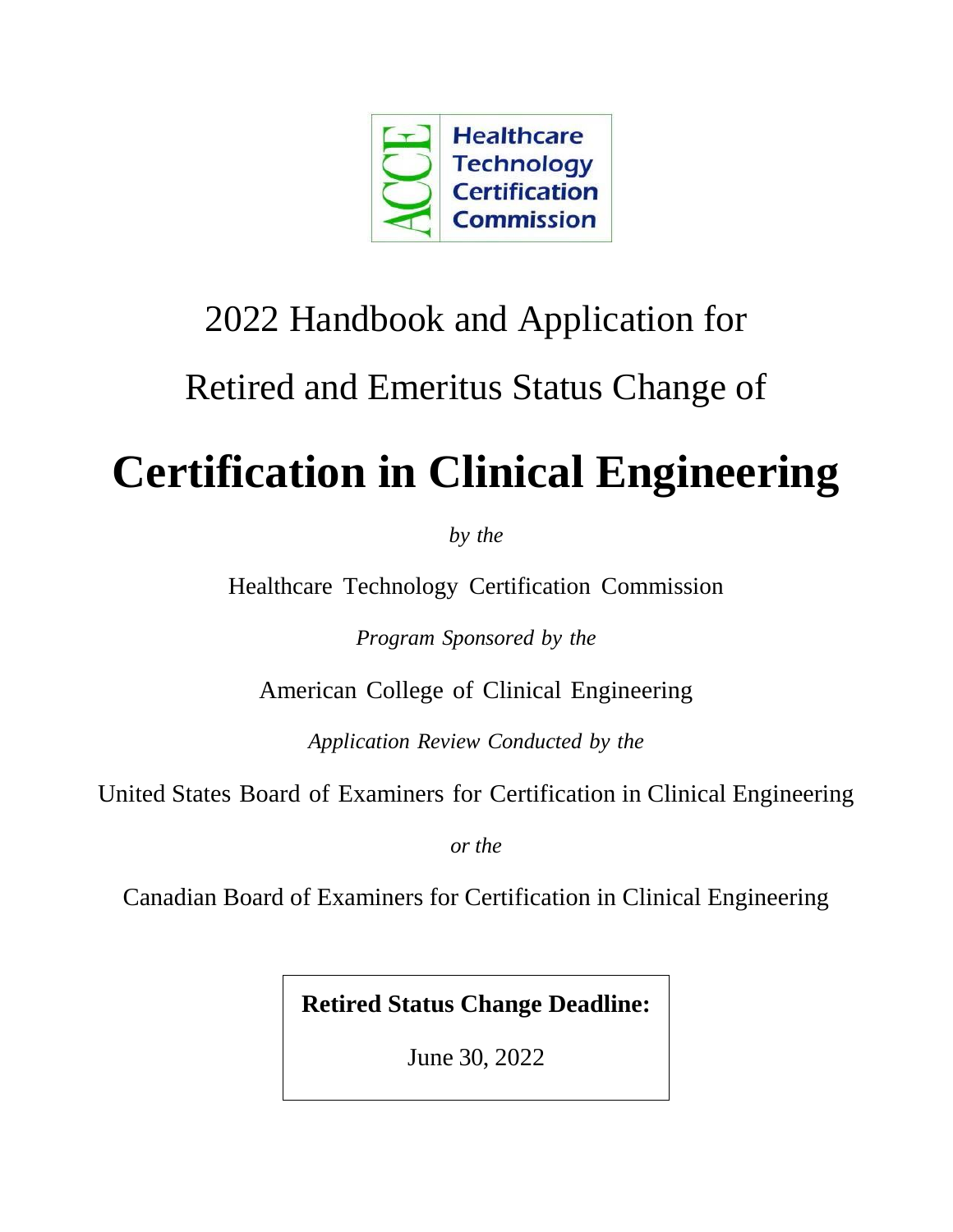

## **Processing of Applications for Retired and Emeritus Status**

Beginning in 2017, the United States Board of Examiners for Certification in Clinical Engineering and the Canadian Board of Examiners for Certification in Clinical Engineering (hereafter referred to as the "Board" or "Boards") have created the status of Retired and Emeritus for individuals with a certification in clinical engineering (CCE) that have decided to leave active employment in the clinical engineering field. The distinction between Retired and Emeritus status are described in this Handbook. Individuals that would like to apply for one of the statuses should review the enclosed requirements and, if eligible, should follow the instructions to apply for a certification status change.

### *Retired Status*

The Retired status for certification in clinical engineering (CCE-R) is for any actively certified individual that has decided to leave active employment in the clinical engineering field but wishes to maintain recognition of their certification in clinical engineering. The Retired status of certified clinical engineer shall be listed as CCE-R and is not recognized as an active CCE. Individuals that are actively certified in clinical engineering and want to change their certification to a non-active Retired status must request this change by their certification Renewal Expiration Date. Requests to change to Retired status after the individual's Renewal Expiration Date will not be accepted.

A registry of individuals actively certified in clinical engineering is maintained by the Healthcare Technology Certification Commission (hereafter referred to as the "Commission") and is posted on the American College of Clinical Engineering (ACCE) website at: <https://accenet.org/CECertification/Pages/Default.aspx>

#### I**MPORTANT! It is the responsibility of each certified individual to keep track of their certification expiration and renewal date.**

Any actively certified individuals that wish to change their certification status to Retired must submit a current Application for Retired and Emeritus Status Change to the Commission via email at: [certification@accenet.org,](mailto:certification@accenet.org) along with a payment of \$100, by June 30<sup>th</sup>. As part of the application, the certified individual seeking Retired status will need to include current personal data, last employer data, and reconcile any pending matters before the Board. Following review of the certification status change application by the Board, the applicant will be notified of their certification status. Once granted, the Retired status will continue indefinitely.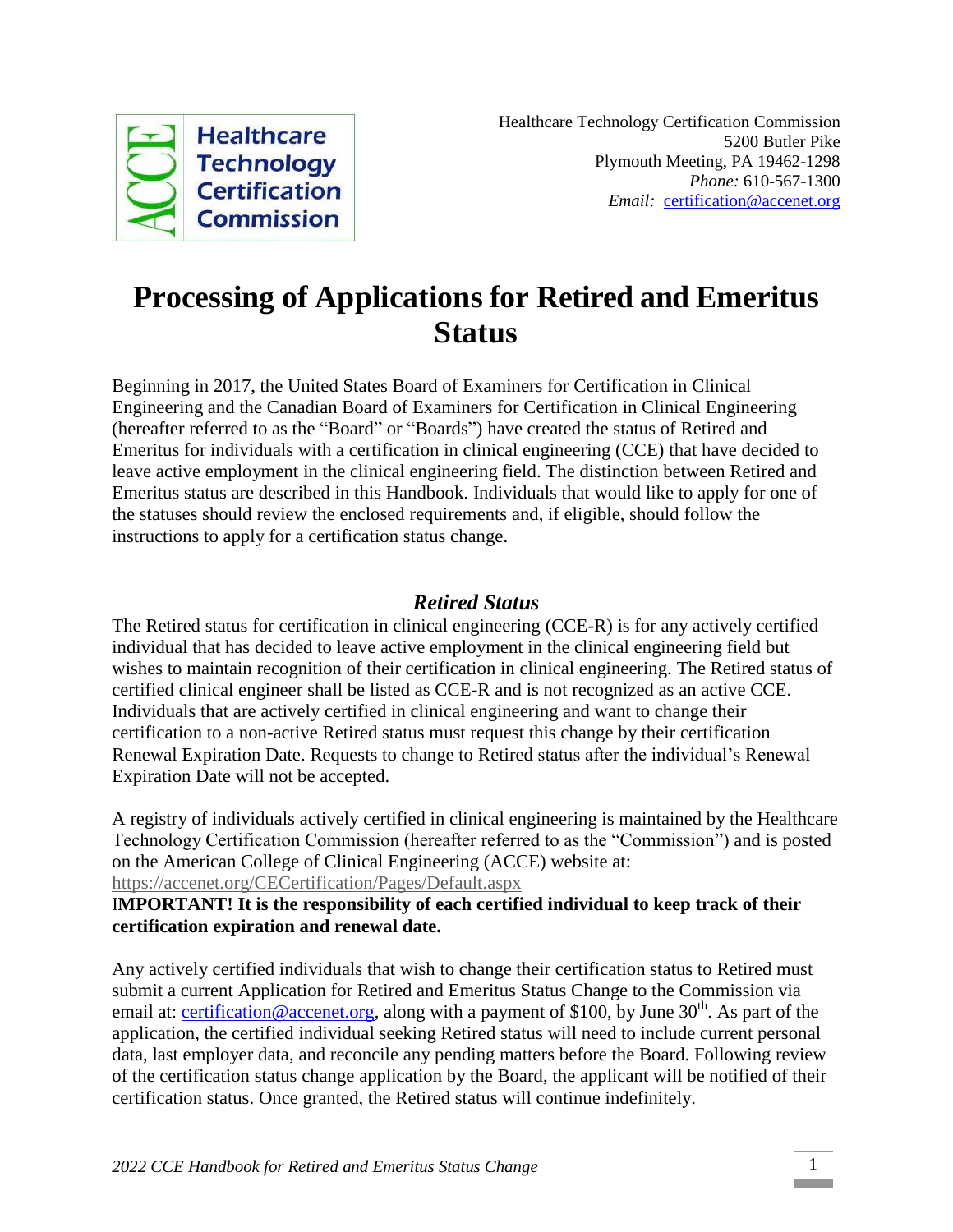If a certified clinical engineer is in a retired status and wishes to revert to an active certification status, a formal request must be made to the Commission for review by the Board. This must include a submission of the current CCE Renewal Application detailing employment and continuing practice activities along with payment of the current fee for remaining in active CCE status. Applicants must meet the criteria outlined in the CCE Renewal Handbook and reflect the previous three (3) years from the date of renewal application. A written or oral exam is not required. The application will be reviewed by the Board for determination of certification status.

## **Payment:**

The application fee for Retire status change is \$100.

Retire status change application fee payments can be made by check or money order payable to ACCE (list CCE Retired Status Fee in the memo field of the check), or securely online via PayPal<sup>®</sup> (Visa, MasterCard, Discover, and American Express accepted) at: [http://accenet.org/CECertification/Pages/Default.aspx#payrenewalonline.](http://accenet.org/CECertification/Pages/Default.aspx#payrenewalonline)

*Return Payment Disclaimer: Any payment for fees that are returned as non-payment will be issued an additional charge to cover the cost of the bank return fee and are the responsibility of the applicant.*

### *Emeritus Status*

The Emeritus status for certification in clinical engineering (CCE-E) is for any individual that has been certified in clinical engineering who has decided to leave active employment in the clinical engineering field and has met qualifications for lifetime achievement including:

- at least thirty (30) combined years of actively working in the clinical engineering field AND years actively certified in clinical engineer,
- OR
- at least fifteen (15) years of documented continuous active certification in clinical engineering.

Individuals seeking Emeritus status do not need to be currently actively certified in clinical engineering to apply for this certification status; however, they must meet the lifetime achievement qualifications and have previously been actively certified in clinical engineering. Qualifying individuals seeking Emeritus status in clinical engineering can submit a one-time Application for Retire and Emeritus Status Change at any time to the Commission via email at: [certification@accenet.org.](mailto:certification@accenet.org) There are no fees required to maintain this lifelong status. The Emeritus status of certified clinical engineer shall be listed as CCE-E and is not recognized as an active CCE nor can it be reverted to an active certification status.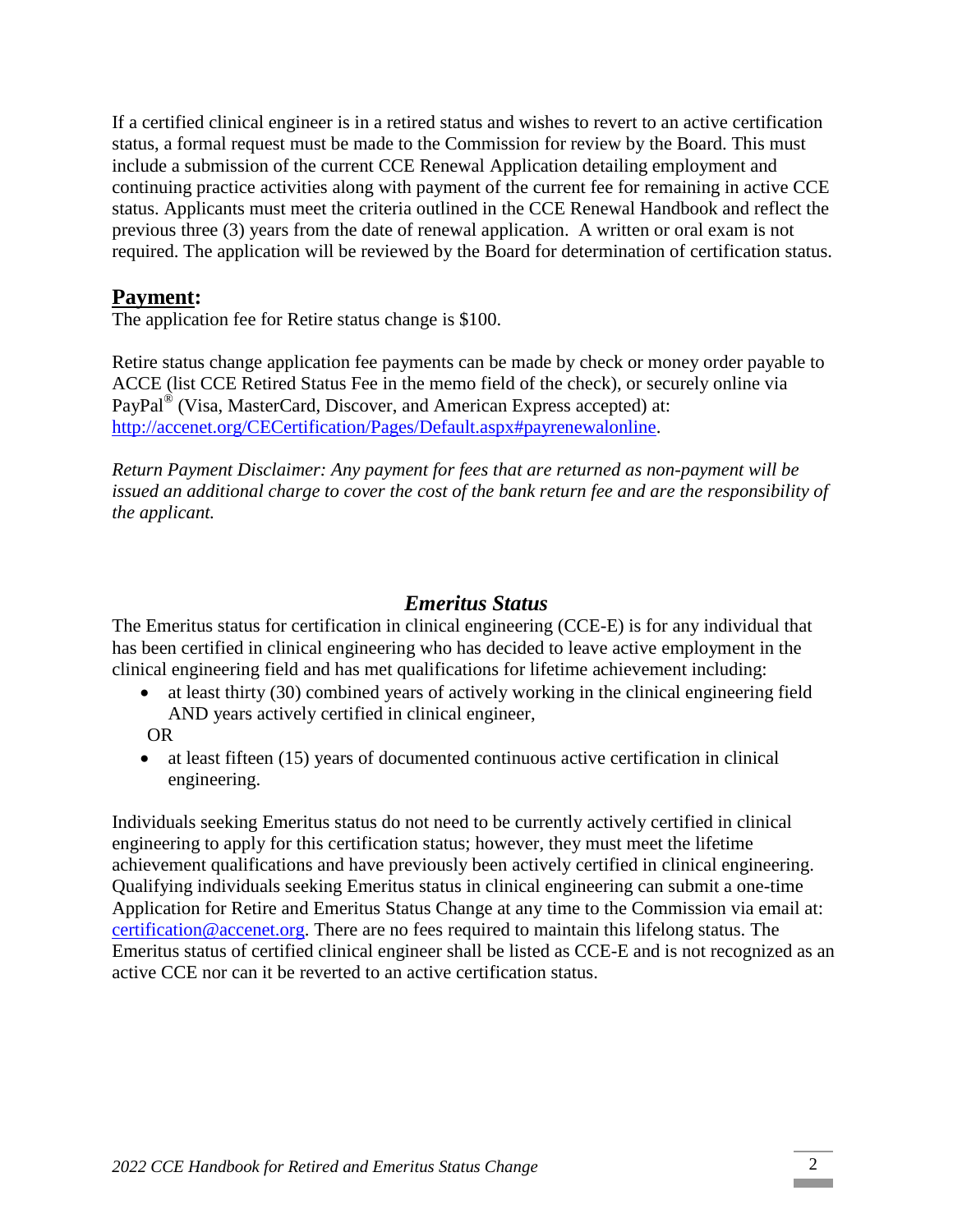|                                                            | <b>Retired Status</b>                                                                                                                              | <b>Emeritus Status</b>                                                                                                                                                                                                                                                                                                                                           |
|------------------------------------------------------------|----------------------------------------------------------------------------------------------------------------------------------------------------|------------------------------------------------------------------------------------------------------------------------------------------------------------------------------------------------------------------------------------------------------------------------------------------------------------------------------------------------------------------|
| <b>Designation:</b>                                        | $CCE-R*$                                                                                                                                           | $CCE-E*$                                                                                                                                                                                                                                                                                                                                                         |
| <b>Purpose:</b>                                            | Recognizes actively certified<br>individuals that have retired from<br>active employment and wish to<br>retain certification.                      | Recognizes certified individuals for<br>their lifetime contribution to the<br>field of clinical engineering.                                                                                                                                                                                                                                                     |
| Eligibility:                                               | • Actively certified in clinical<br>engineering.<br>• Retired (i.e., left active, full-time<br>employment) from the clinical<br>engineering field. | • Certified in clinical engineering.<br>• Earned lifetime achievement:<br>at least thirty (30) combined<br>years of actively working in the<br>clinical engineering field AND<br>years actively certified in<br>clinical engineering,<br>$- or -$<br>at least fifteen (15) years of<br>documented continuous active<br>certification in clinical<br>engineering. |
| <b>Certification Status:</b>                               | Not active                                                                                                                                         | Not active $-$ Not to be referenced as<br>a professional qualification.                                                                                                                                                                                                                                                                                          |
| <b>Status Change Fee:</b>                                  | \$100                                                                                                                                              | \$0                                                                                                                                                                                                                                                                                                                                                              |
| <b>Application Deadline:</b>                               | June $30^{th}$ – On or before your<br><b>Renewal Expiration Date.</b>                                                                              | None - Applications are accepted<br>anytime.                                                                                                                                                                                                                                                                                                                     |
| <b>Expiration Period /</b><br><b>Renewal Requirements:</b> | None                                                                                                                                               | None                                                                                                                                                                                                                                                                                                                                                             |
| Ability to revert to<br><b>Active Status:</b>              | Yes – Requires proof of continuing<br>practice and additional renewal fee.                                                                         | N <sub>o</sub>                                                                                                                                                                                                                                                                                                                                                   |

## *Certification Status Comparison Chart*

\*Canadian applicants must maintain licensure as Professional Engineer.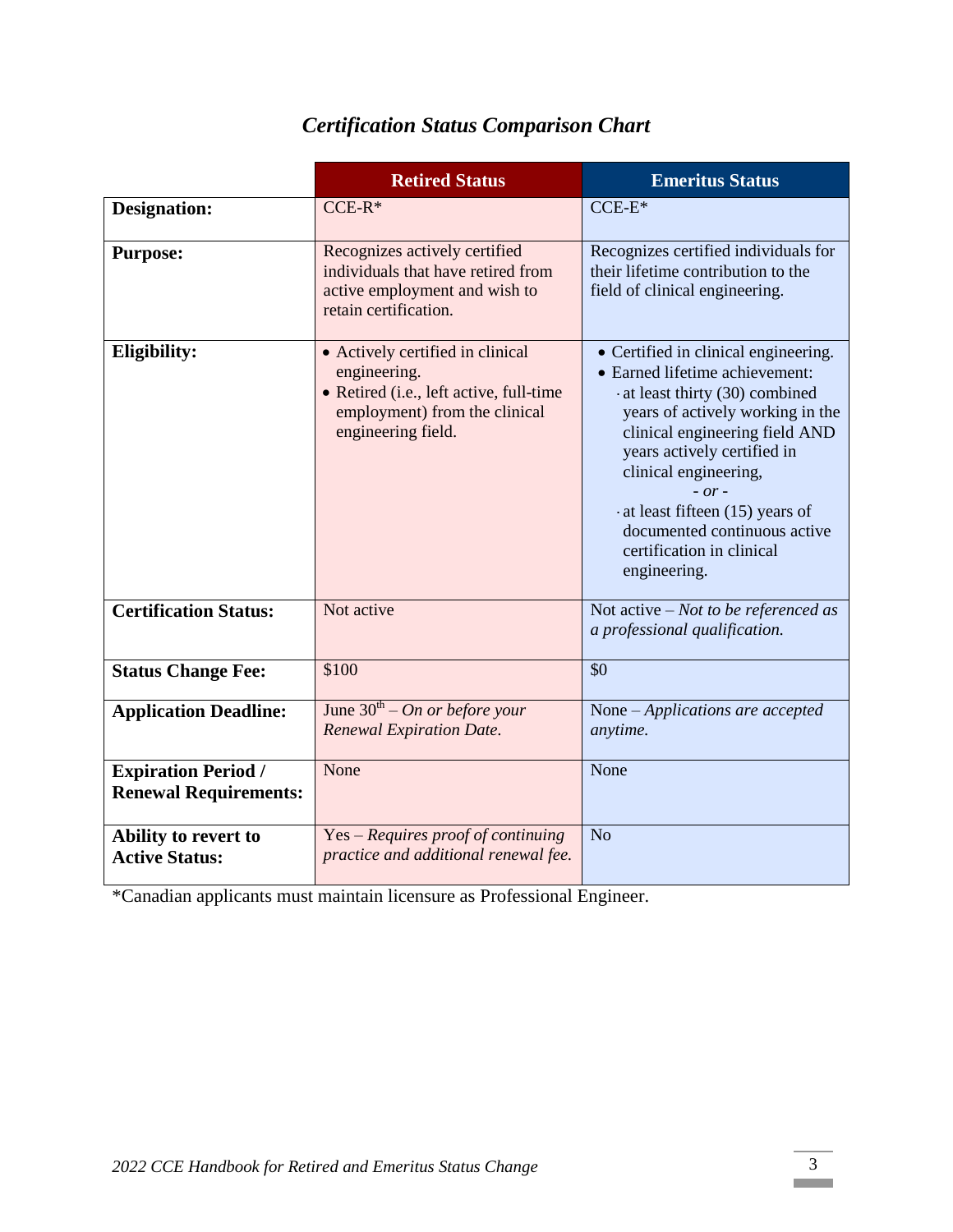

## **Application for Retired or Emeritus Status Change of Certification in Clinical Engineering**

## **Applicant Information:**

| <b>First Name:</b>      | <b>Middle Initial:</b>               |  |
|-------------------------|--------------------------------------|--|
|                         |                                      |  |
|                         |                                      |  |
| <b>Last Name:</b>       | Suffix (Jr., Sr., etc.):             |  |
|                         |                                      |  |
|                         |                                      |  |
| <b>Street Address:</b>  |                                      |  |
|                         |                                      |  |
|                         |                                      |  |
| City, State & Zip Code: |                                      |  |
|                         |                                      |  |
|                         |                                      |  |
| <b>Phone:</b>           |                                      |  |
|                         |                                      |  |
|                         |                                      |  |
| Email:                  |                                      |  |
|                         |                                      |  |
|                         |                                      |  |
| <b>CCE</b> Number:      | Date (Month & Year) CCE was Awarded: |  |
|                         |                                      |  |
|                         |                                      |  |

## **Applying for (check one):**

- $\Box$  Retired Status (CCE-R)
- $\Box$  Emeritus Status (CCE-E)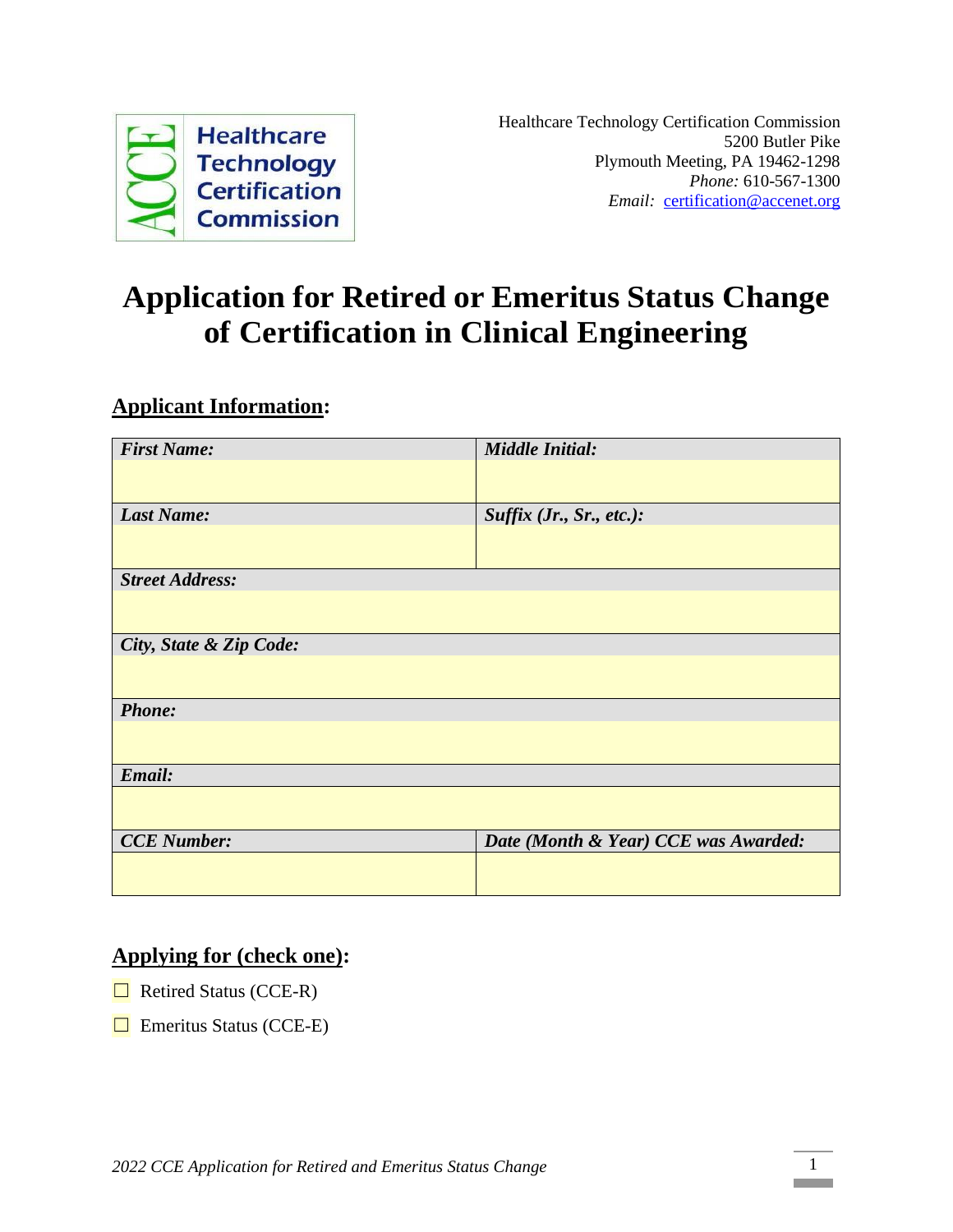## **Clinical Engineering Employment History:**

*(List previous and current (if applicable) clinical engineering employment, beginning with the most recent. Please include additional pages, if needed.)*

| <b>Dates of Employment:</b> |                    |
|-----------------------------|--------------------|
| From (month & year):        | To (month & year): |
|                             |                    |
| <b>Employer:</b>            |                    |
| <b>Street Address:</b>      |                    |
|                             |                    |
| City, State & Zip Code:     |                    |
|                             |                    |
| Title / Position:           |                    |
|                             |                    |
| <b>Dates of Employment:</b> |                    |
| From (month & year):        | To (month & year): |
|                             |                    |
| <b>Employer:</b>            |                    |
|                             |                    |
| <b>Street Address:</b>      |                    |
|                             |                    |
| City, State & Zip Code:     |                    |
|                             |                    |
| Title / Position:           |                    |
|                             |                    |
| <b>Dates of Employment:</b> |                    |
| From (month & year):        | To (month & year): |
|                             |                    |
| <b>Employer:</b>            |                    |
|                             |                    |
| <b>Street Address:</b>      |                    |
|                             |                    |
| City, State & Zip Code:     |                    |
|                             |                    |
| Title / Position:           |                    |
|                             |                    |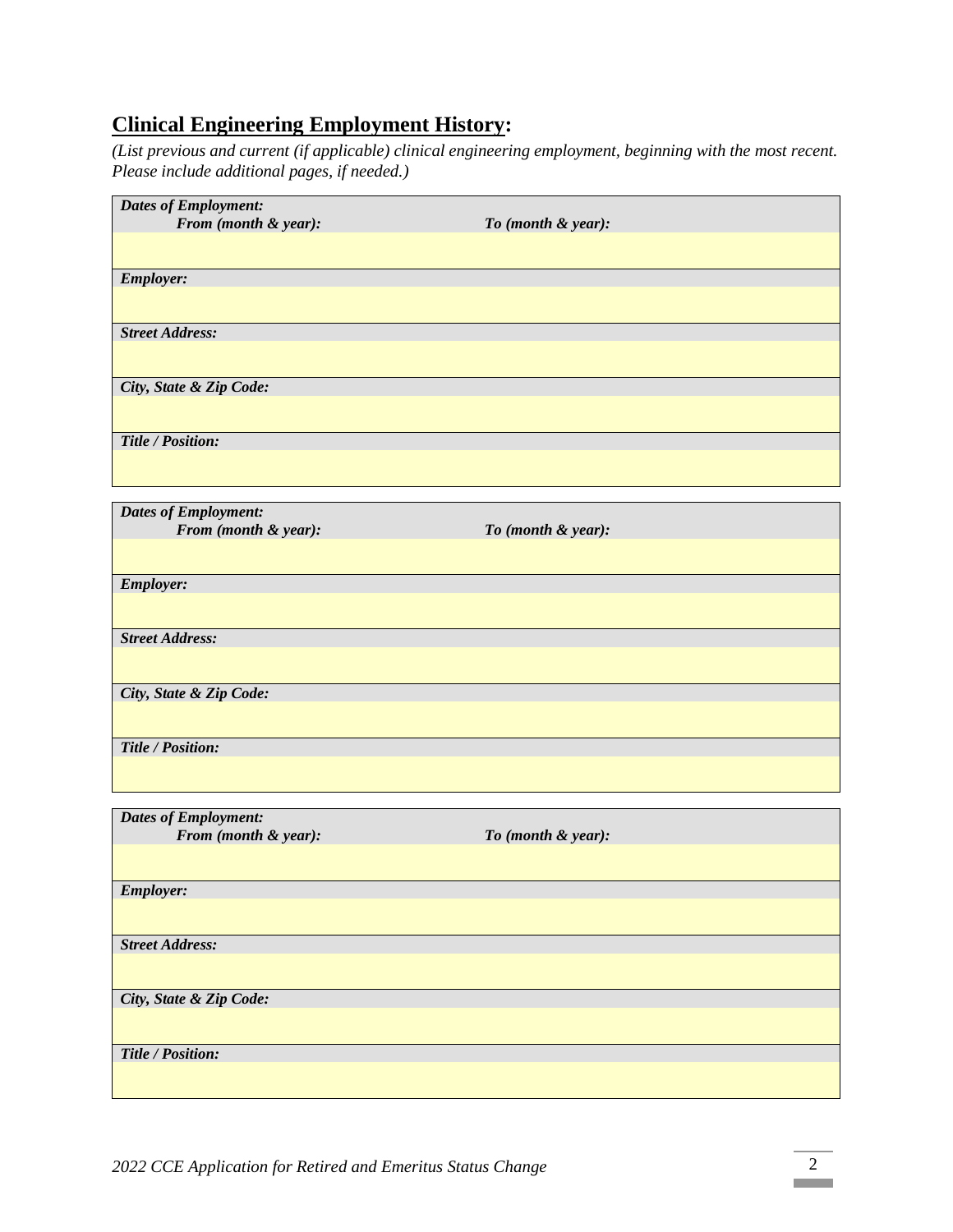## **Clinical Engineering Employment History (Continued):**

*(List previous and current (if applicable) clinical engineering employment, beginning with the most recent. Please include additional pages, if needed.)*

| <b>Dates of Employment:</b>                         |                    |
|-----------------------------------------------------|--------------------|
| From (month & year):                                | To (month & year): |
|                                                     |                    |
| <b>Employer:</b>                                    |                    |
|                                                     |                    |
| <b>Street Address:</b>                              |                    |
|                                                     |                    |
| City, State & Zip Code:                             |                    |
|                                                     |                    |
| Title / Position:                                   |                    |
|                                                     |                    |
| <b>Dates of Employment:</b>                         |                    |
| From (month & year):                                | To (month & year): |
|                                                     |                    |
| <b>Employer:</b>                                    |                    |
|                                                     |                    |
| <b>Street Address:</b>                              |                    |
|                                                     |                    |
| City, State & Zip Code:                             |                    |
|                                                     |                    |
| Title / Position:                                   |                    |
|                                                     |                    |
|                                                     |                    |
| <b>Dates of Employment:</b><br>From (month & year): | To (month & year): |
|                                                     |                    |
|                                                     |                    |
| <b>Employer:</b>                                    |                    |
| <b>Street Address:</b>                              |                    |
|                                                     |                    |
|                                                     |                    |
| City, State & Zip Code:                             |                    |
|                                                     |                    |
| Title / Position:                                   |                    |
|                                                     |                    |